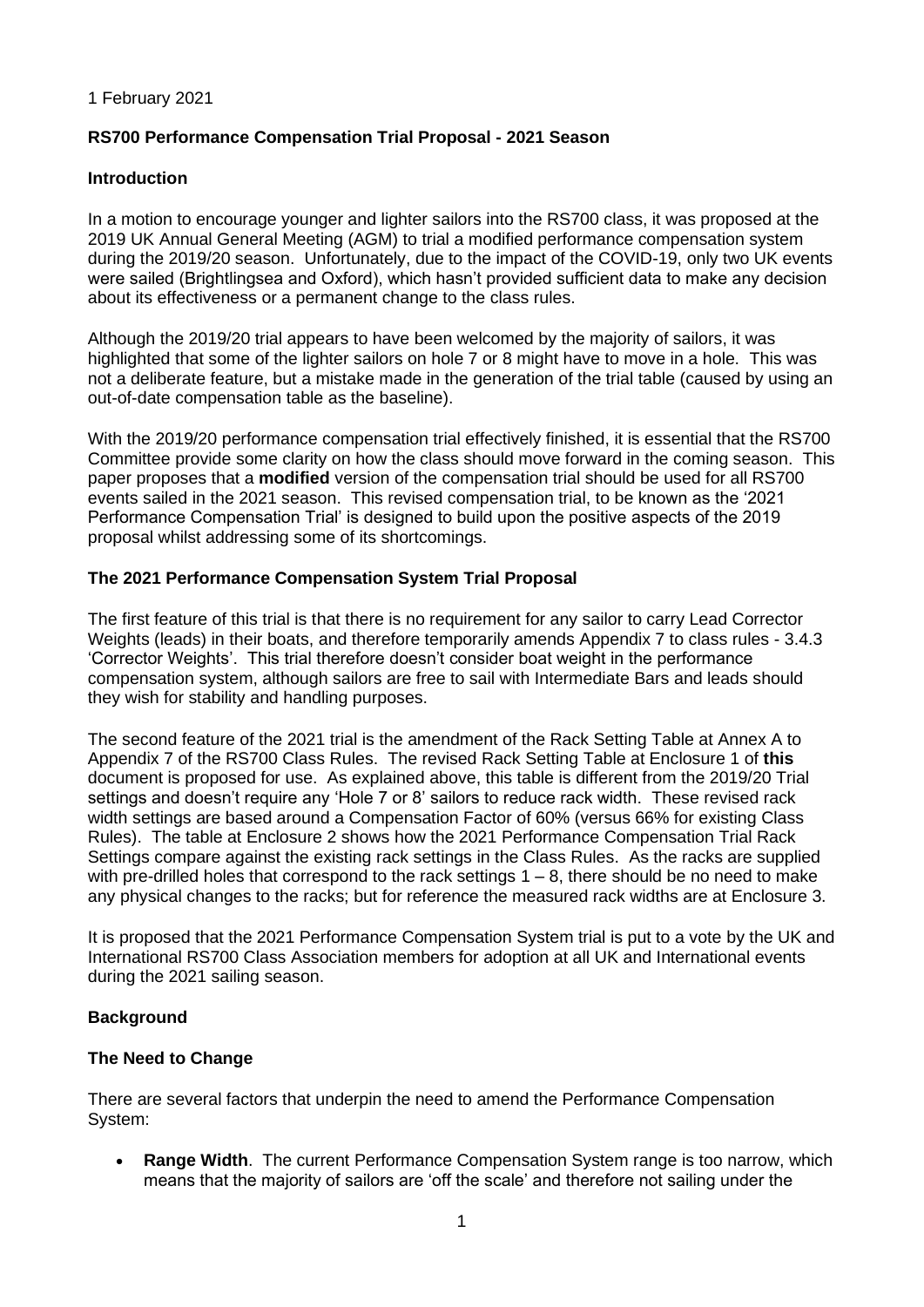compensation system. At the 2019 UK National Championships only 24% of sailors were within the compensation range.

- **Sailor Weight**. The current settings do not reflect the average sailor weight, which is why so many sailors are 'off the top' of the scale.
- **Perception of the System**. The Performance Compensation system is often cited as being unfair by lighter sailors who claim that it favours heavier sailors. Many lighter sailors have left the class because of this, which has skewed the composition of the UK fleet towards heavier sailors.
- **Negativity Towards Lead.** In conjunction with the above perception of the system by lighter sailors, a commonly held view is that nobody wants to buy a high-performance skiff and then 'fill it full of lead'. Additionally, many light sailors don't normally sail with leads at their clubs, so having to buy expensive leads that will slow them down discourages them from attending RS700 events.
- **Enthusiasm for Change**. With the exception of Hole 7 and 8 issue mentioned above, there has been wide support for the 2019/20 compensation trial amongst heavy and light sailors, so it makes sense to refine the trial settings to a point where the class can consider voting on a permanent change to the RS700 Class Rules.

#### **Potential Courses of Action (COAs) Considered**

To enable sailors to understand some of the main arguments and explain why the committee is proposing the above trial, the following section explains some of the main COAs along with the perceived pros and cons of each.

#### **COA 1 - Do Nothing**

The first COA is to do nothing and leave the system as it is, however based on the positive feedback from the 2019/20 trial proposal, the committee deem it necessary to try to complete a trial, so that sailors can judge the merits or otherwise of the proposal over a whole sailing season. As this 2021 Performance Compensation System Trial will be put to a class vote, 'do nothing' may be the outcome.

#### **COA 2 - Move the existing weight range and keep the lead**

A proposal that has been recently discussed on Facebook is the idea of keeping the existing 66% compensation factor and lead, but shifting the range up so that the sailors weighing in the region of 80-100Kgs would be compensated. While this would bring more UK sailors onto the compensation range, it wouldn't help encourage lighter sailors into the class. It would essentially be declaring that the RS700 is a heavy weight sailor's boat, which isn't the intention of the committee. In addition, this weight range is not representative of the Czech fleet who would probably see many sailors fall off the bottom of the table. Any amendments made need to be agreed by the UK and International Class associations to ensure that there is no divergence in International Class rules.

#### **COA 3 - Fully Equalise the System**

Being able to develop a fully equalised performance system would be the ideal outcome, however there are some significant 'real world' issues that make this unrealistic.

• **Sailor Weight Range**. The weight range of RS700 sailors attending events is routinely70 - 105Kg, with some outliers expanding the range to 65Kg - 120Kg. Noting the unpopularity of carrying up to 12Kgs of lead, the prospect of lighter sailors carrying 40Kg + in order to fully equalise weight would not be supported.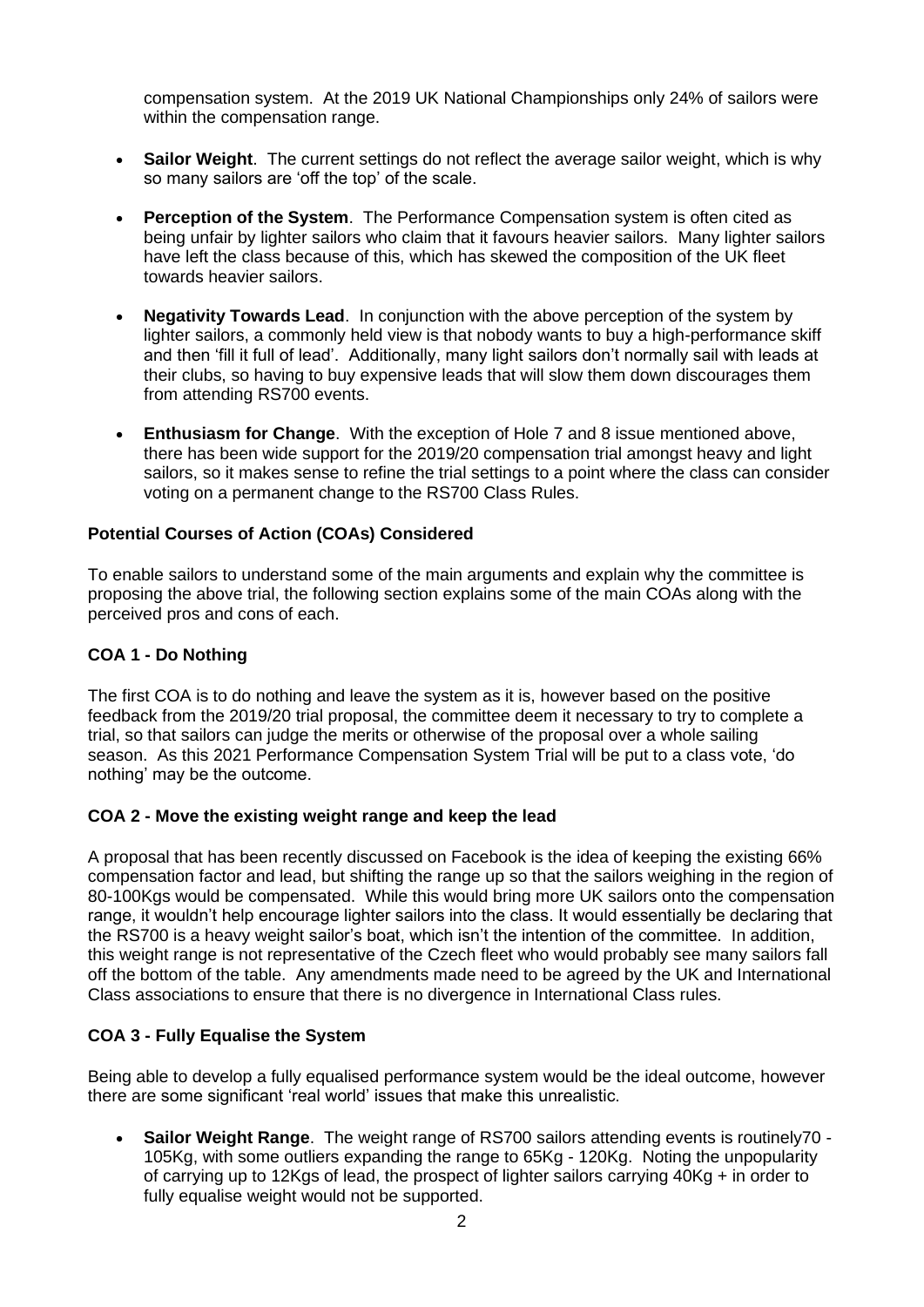• **Rack Range**. To equalise the leverage of 70Kg - 105Kg sailors would require current Hole 8 sailors to have racks 660mm wider and Hole 1 sailors to reduce width by 610mm. A trial to extend racks beyond the current Hole 8 has been previously trialled, but was deemed to be impractical.

An amendment to the Performance Compensation system was put to a Class Association vote in 2016 that increased lead and reduced rack width; but was comprehensively rejected as lighter sailors didn't want to carry additional lead and heavier sailors weren't prepared to reduce rack width below Hole 1.

#### **COA 4 - Remove Weight (for and against)**

Set against the restrictions above of not being able to increase weight or expand the rack width range, the only way to speed up the lightest sailors is to remove the lead.

Arguments for this proposal include:

- **Lighter sailor performance**. Lighter sailors' performance will improve slightly across the wind range.
- **Cost**. Lead corrector weights cost £97.95 each, so 3 correctors for the lightest sailors would cost £293.85. Sailors are generally happy to spend money to speed up their boats, but not to slow them down.
- **Lead for events**. Many club sailors who just sail for fun don't sail with lead in their boats, so the above cost or hassle of trying to beg, steal or borrow lead to 'try' an official event will be a discouraging factor.
- **Hull weight**. There are potentially large variances in boat hull weight, but this has never been factored into the compensation system. Although it has been subjected to several repairs over the years, the all-up-weight of the author's boat is approximately 9Kgs heavier than the 'advertised' hull weight. If a hole 8 sailor raced the boat, they could be potentially sailing with a boat 18Kg heavier than competitors with lighter hulls. Aside from the inconvenience of weighing the boats, lessons from other classes would suggest that the RS700 class should not start doing it as it can have a major impact on the resale value of the boats.
- **Boat appeal**. Without the lead, the RS700 class on the whole will be lighter, faster and have a greater appeal to any prospective new sailors.
- **Downwind handling in waves**. The presence of lead so far forward is frequently cited as being problematic for lighter sailors in waves. Removing the lead will enable them to keep the bow further out of the water to prevent pitchpoling.
- **Off the water handling**. It is slightly ironic that the smaller you are the heavier the boat gets. Removing the lead will enable boat recovery up slipways and beaches more manageable for lighter sailors.

Arguments against removing the lead include:

• **Core to the compensation system**. The use of lead in conjunction with the rack settings is seen by many as a key feature of the class and how performance is moderated across the sailor weight range. The perceived effectiveness of the compensation system is seen by some as a major attraction of the class.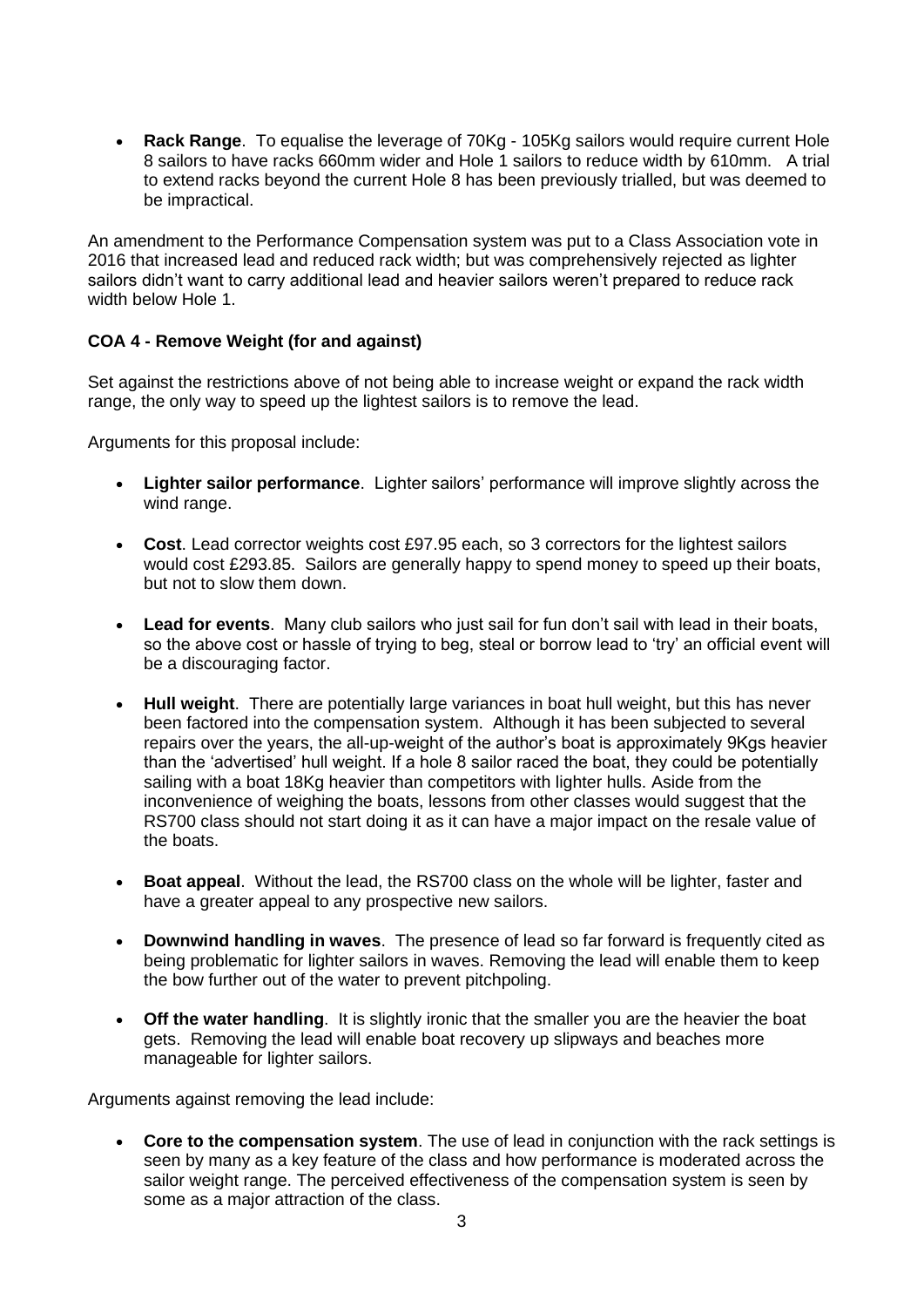• **Disadvantage to heavier sailors**. Removing the lead will slightly speed up lighter sailors across the wind range, which is likely to be noticed mostly in the lighter winds where the heavier sailors leverage advantage doesn't factor.

There is a widely held view that the boat 'carries weight well' and isn't overly affected by additional weight. To investigate this further the Class Technical Representative conducted some rudimentary experiments using a model hull, to assess how added mass increased sinkage, bow trim and water-plane and wetted surface areas. Appreciating that this was not a 100% accurate experiment due to probable errors in the model, the technique used and salinity of the bathwater(!); the results are at least indicative.

As illustrated in Photo 1 (below) the model was statically ballasted in the tank to the required all up displacement using additional weights placed on the model centreline. Two displacement conditions were used: a Light condition that represented a 70Kg sailor (in addition to a boat with an all-up-weight of 85Kg), and a Deep condition that represented a 100Kg sailor. The respective waterlines of both conditions were then marked on the hull and can be seen in Photo's 2 and 3. It can be seen that while the Deep displacement condition results in an increase in draught at the bow; increasing bow down trim, overall, the upright static hull water-plane and wetted surface areas do not change significantly. This supports the view expressed earlier that the addition of corrector lead ballast forward of the hull's centre of buoyancy isn't ideal from a sailing perspective on boat trim downwind in waves and that in general the hull design carries increased weight/mass rather well.





Photo 1 and 2 Photo 2 and 2 Photo 2

By measurement and application of Simpson's Rules the increase in wetted surface area was generously estimated to have increased by 2.8%. Noting that this measurement was conducted using a 30Kg variance in sailor weight and in fresh water, it indicates that the effective reduction in wetted surface area of not applying 9Kgs of corrector lead will probably be in less than 1%.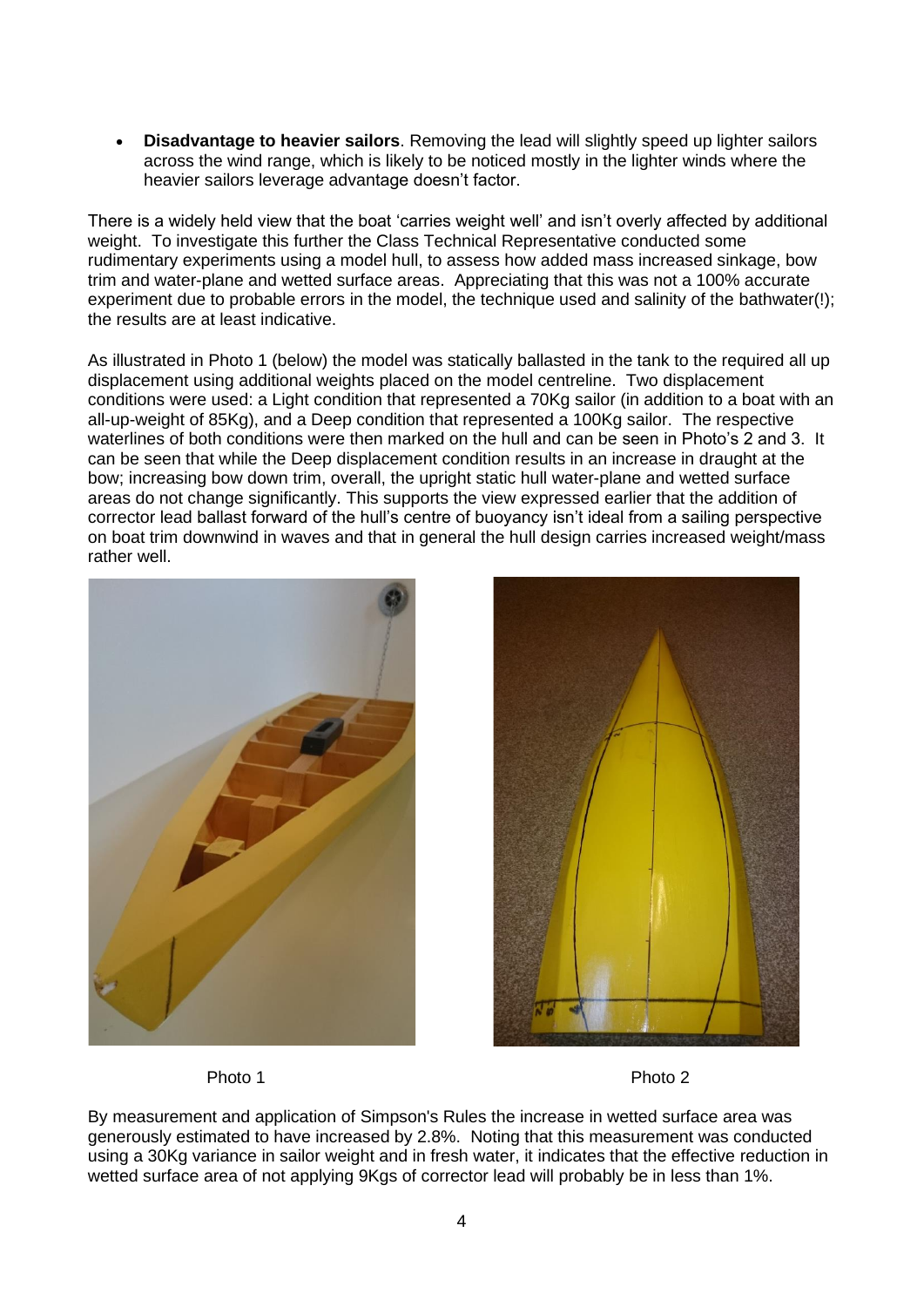Although a 1% increase in wetted surface area will undoubtedly make a speed difference, for the equivalent trim, it is worth noting that at displacement speeds, wave making and hull friction resistance are roughly proportionate to speed squared  $(v^2)$ . Therefore, at displacement speeds (where heavier sailors may be concerned that they are giving away too much advantage) this very small reduction in wetted surface, due to the omission of the corrector lead will have a relatively benign effect. Further, any benefit of having increased bow trim on resistance, due to the presence of corrector lead, will no longer be available to the lighter sailor's without corrector leads and trim will solely depend on sailor body position and weight.



#### Photo 3

The theoretically maximum 'hull speed' in the displacement mode is estimated to be about 5 Knots, beyond which wave-making resistance reduces in proportion as hull lift pressure increases and the hull in effect starts to transition into a planing mode.<sup>1</sup> In a more conventional hull-form, reduced all up weight would typically result in earlier planning, however the combination of the powerful afterbody and fine bow of the RS700 means that there is less apparent 'speed hump' to overcome to allow the boat to start planing. As the boat makes a steady transition from displacement to planing mode it should mean there is minimal advantage in being light to 'get on the plane' early. Ultimately, it is the control of the engine; sails, that is the over-riding factor in driving the boat faster as power becomes available through increased wind strength.

While it is probably not affected by the presence of the lead, it is acknowledged that heavier sailors are more likely to sink the transom during light wind tacks, gybes and spinnaker hoists, which kills speed and can take time to recover from.

In summary, the removal of lead from the boats is anticipated to marginally increase the boat speed of the lighter sailors across the wind range, however due to the squared relationship between resistance and speed it will have its greatest effect at higher speeds. Therefore, removing the lead will provide lighter sailors the most benefit in the stronger winds; which is where they need it most to offset their lack of righting moment.

<sup>1</sup> There will be a slight increase in the heavier sailor's theoretical 'hull speed' due to the increased waterline length, but this is considered negligible.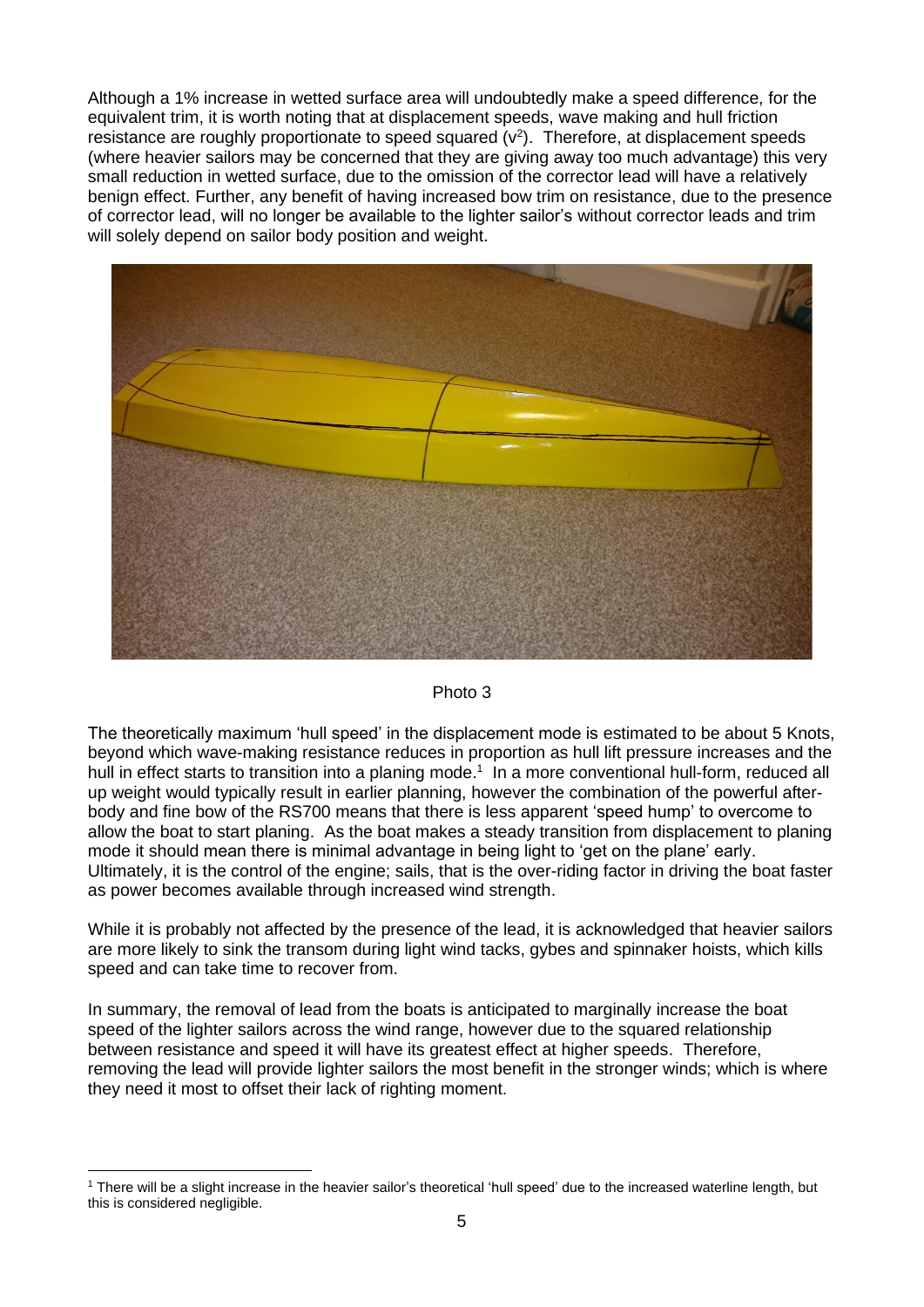#### **COA 5 - Expand the compensation to 60% and increase the Target Righting Moment**

To address the fact that the current range is too narrow<sup>2</sup> and not centred around the average leverage, the rack setting range can be expanded by adjusting the Compensation Factor of 60% (from 66%) and increasing the Target Righting Moment used in the calculation to 188Kgm. Having reviewed data from the international RS700 Sailor Surveys (2015-17) and recent UK Nationals, the average RS700 sailor weight is 85Kg. The revised 2021 Trial Rack Settings at Enclosure 1, will compensate the range 75Kg - 95Kg (i.e. 10Kgs either side of the average). This shift would see 71% of the 2019 UK Nationals sailors brought into the range and 82% of those that attended the 2020 Nationals. Although the table at Enclosure 1 may look as though it compensates sailors heavier than 95Kgs; analysis of sailor data indicates that lighter sailors righting moment is similar to their weight, whilst heavier sailors generally have a higher righting moment to weight ratio (either through increased height or waistline).

The arguments for this COA include:

- **More effective range**. The wider range means that it will bring most sailors onto the compensation range, which will increase the credibility of the system and hopefully reduce the number of complaints.
- **Representative class average**. The effective range will be more representative of sailor weights and leverage.
- **Nobody slows down**. This proposal will see the majority of sailors increase a rack setting, whilst no sailors will have to reduce rack width. Enclosure 2 illustrates the difference between the proposed 2021 Trial Rack Settings and the existing ones in the class rules.
- **Class will speed up**. With many sailors increasing in rack width the overall speed of the class should increase and make the boat more appealing to prospective new members.

Potential arguments against this COA are:

- **Heavier sailors increasing rack width**. Some lighter sailors may complain that it is not fair that some of the heavier sailors (still on the range) will be increasing rack width. While this may be the case, most lighter sailor's complaints are aimed at the 'super-heavies' (who are off the end of the scale), rather than those that are on the range.
- **'Super-Heavies' have nothing to gain**. Heavier sailors who will still be off the end of the revised scale may complain that they have nothing to gain by this proposal. However, they were 'heavily' represented at the 2019 AGM when the initial trial proposal was discussed, and most seemed content with the initial proposal as it would encourage more sailors into the class to race against.

#### **COA 6 - A combination of COA 4 and COA 5**

This COA is to adopt COA 4 and COA 5 in their entirety, and is the basis of the 2021 Performance Compensation System trial. This COA addresses the issues relating to the carriage of lead and the narrow unrepresentative compensation range. While the committee strongly support both COA 4 and 5, they are unlikely to be successful if pursued independently. Lighter sailors are unlikely to vote for some heavier sailors increasing rack width, whilst heavier sailors are unlikely to vote for lighter sailors removing lead.

The combination of both measures should mean that both light and heavy sailors have something to gain, while improving the overall appeal and handling of the boat.

<sup>&</sup>lt;sup>2</sup> At the 2019 UK National Championships only 24% of sailors were within the compensation range.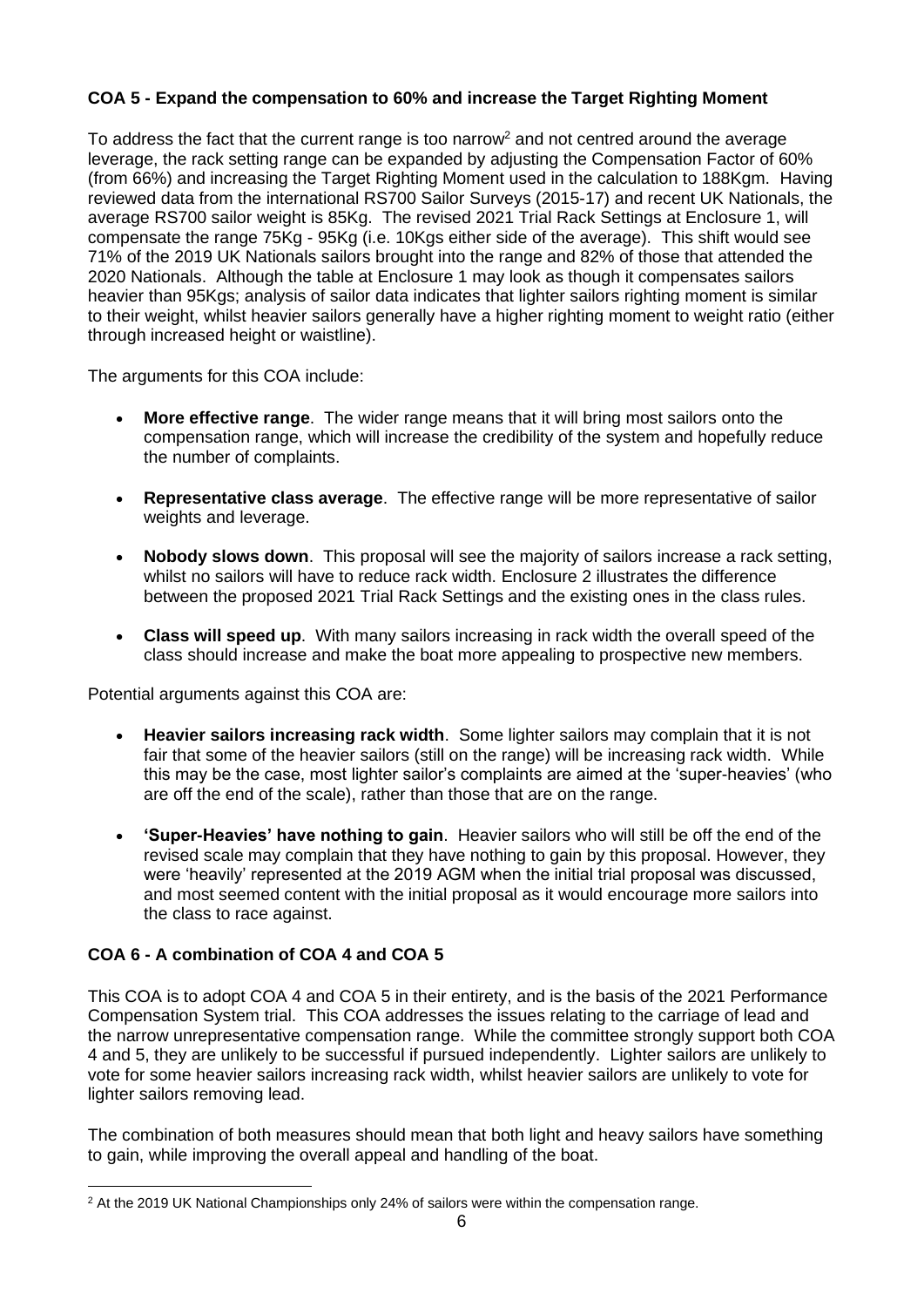#### **Conclusion**

The adoption of this proposed trial **(based on COA6)** for the 2021 season represents an opportunity for the RS700 class to explore a variation to the existing weight compensation system without committing to a permanent change. This proposal builds upon the positive feedback from the 2019 trial, while addressing some of its negative aspects. It is the committee's belief that by removing the lead weights and modifying the rack settings, the compensation system will be more representative and celebrated, while the boat will become quicker and more enjoyable.

#### *Richard Wadsworth*

RS700 UK Technical Representative

Enclosures:

- 1. 2021 Trial Rack Settings.
- 2. Comparison of 2021 Trial Rack Settings to Current Class Rules.
- 3. RS700 Rack Setting Widths.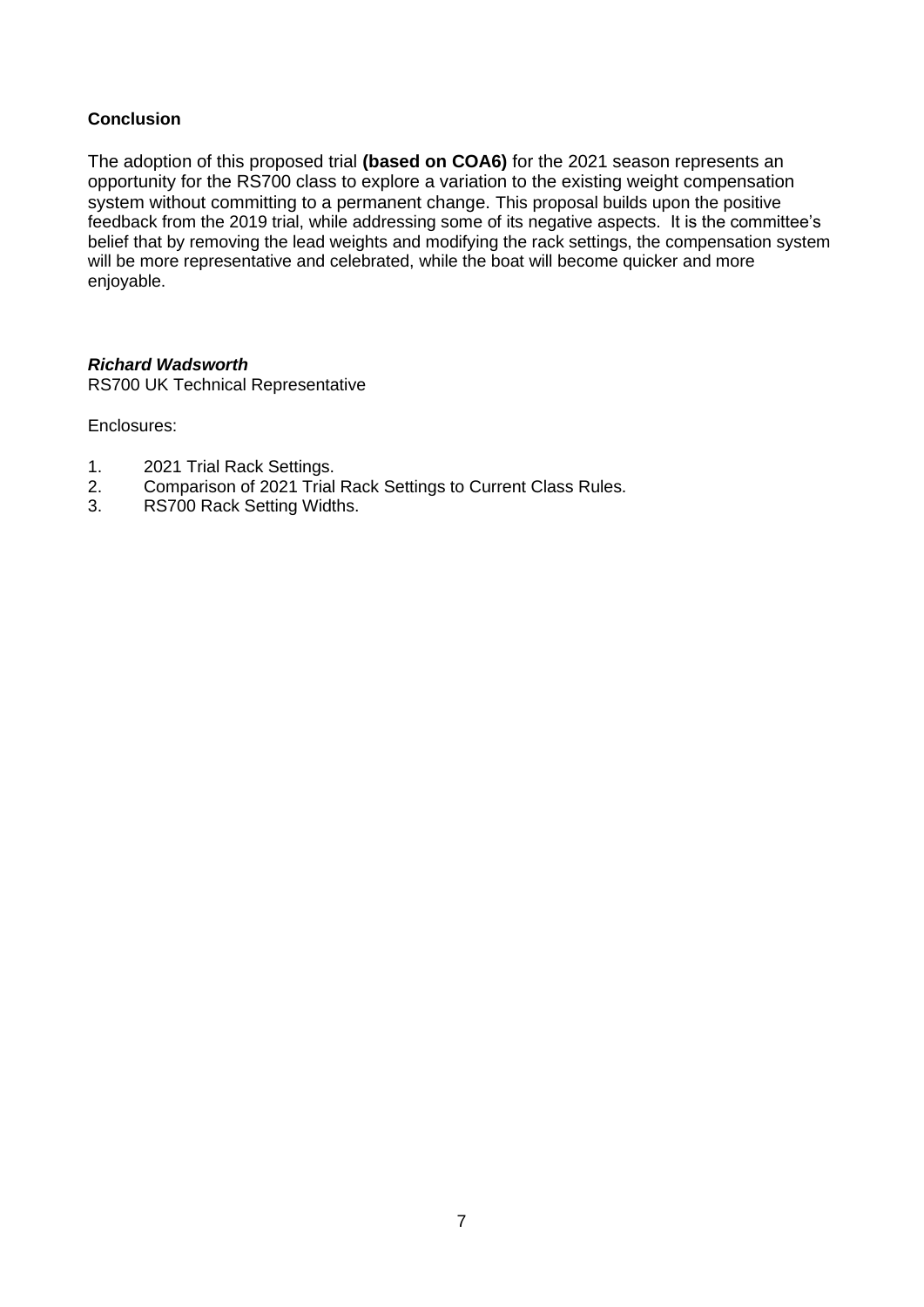# **RS700 Rack Position - 2021 Trial Settings**

Helm Righting Moment kg = Weight recorded by scales at head end x Gauge Length

Helm Weight kg

|     |    |   |   |   |   |   |   |   |   |    |   |   |   |   |    |   |   |   |   |   |   |               |    |    |   |               |   |               |                |               |   |   |   |   | 66 67 68 69 70 71 72 73 74 75 76 77 78 79 80 81 82 83 84 85 86 87 88 89 90 91 92 93 94 95 96 97 98 99 ### 01 02 03 04 05 06 07 08 09 10 11 12 |                |   |   |   |    |   |   |   |              |   |   |               |
|-----|----|---|---|---|---|---|---|---|---|----|---|---|---|---|----|---|---|---|---|---|---|---------------|----|----|---|---------------|---|---------------|----------------|---------------|---|---|---|---|-----------------------------------------------------------------------------------------------------------------------------------------------|----------------|---|---|---|----|---|---|---|--------------|---|---|---------------|
| 70  |    |   |   |   |   |   |   |   |   |    |   |   |   | 8 | 8  | 8 | 8 | 8 | 8 |   |   |               |    |    |   | 6             | 6 | 6             | 6              | 6             | 6 | 5 | 5 | 5 | 5                                                                                                                                             | 5              | 5 |   |   |    |   |   |   | 3            | 3 | 3 | 3             |
| 71  |    |   |   |   |   |   |   |   |   |    |   | 8 | 8 | 8 | 8  | 8 | 8 | 8 |   |   |   |               |    |    | 6 | 6             | 6 | 6             | 6              | 6             |   |   |   |   | 5                                                                                                                                             | 5              |   |   |   |    |   |   | З | З            | 3 | 3 | 3             |
| 72  |    |   |   |   |   |   |   |   |   |    | 8 | 8 | 8 | 8 | 8  | 8 |   |   |   |   |   |               | 6  | 6  | 6 | 6             | 6 | 6             | 6              | 5             |   |   | 5 | 5 | 5                                                                                                                                             | 4              | А |   |   |    |   | 3 | З | З            | З |   | 3             |
| 73  |    |   |   |   |   |   |   |   | 8 | 8  | 8 | 8 | 8 | 8 | 8  |   |   |   |   |   |   | 6             | 6  | 6  | 6 | 6             | 6 | 5             | 5              | 5             | 5 | 5 | 5 | 5 | 4                                                                                                                                             | 4              |   |   |   |    | 3 | 3 | 3 | 3            | 3 | 3 | 2             |
| 74  |    |   |   |   |   |   |   | 8 | 8 | 8  | 8 | 8 |   |   |    |   |   |   |   |   | 6 | 6             | 6. | 6  | 6 | 6             |   |               | 5              |               |   |   | 4 | 4 | 4                                                                                                                                             |                |   |   |   |    |   | 3 | З | З            |   |   |               |
| 75  |    |   |   |   |   | 8 | 8 | 8 | 8 | 8  | 8 | 8 |   |   |    |   |   |   | 6 | 6 | 6 | 6             | 6  | 6  | 6 | 5             |   | 5             | 5              |               |   |   |   | 4 | 4                                                                                                                                             | 4              |   |   |   | 3. | 3 | З | З | З            |   |   |               |
| 76  |    |   |   |   | 8 | 8 | 8 | 8 | 8 | 8  |   |   |   |   |    |   |   | 6 | 6 | 6 | 6 | 6             | 6  | 5  | 5 | 5             | 5 | 5             | 5              | 5             |   |   | 4 | 4 | 4                                                                                                                                             | 4              |   | 3 | 3 | 3  | 3 | 3 | 3 | 2            | 2 |   | 2             |
| 77  |    |   | 8 | 8 | 8 | 8 | 8 | 8 | 8 |    |   |   |   |   |    |   | 6 | 6 | 6 | 6 | 6 | 6             | 5  |    |   |               |   |               |                |               |   |   | 4 | 4 | 4                                                                                                                                             |                |   |   |   |    | 3 | 3 | 2 | 2            | 2 | 2 |               |
| 78  |    | 8 | 8 | 8 | 8 | 8 | 8 |   |   |    |   |   |   |   | 6  |   | 6 | 6 | 6 | 6 | 6 | 5.            | 5  |    |   |               |   |               | Δ              |               |   |   |   |   | 3                                                                                                                                             | 3              | 3 |   |   | 3  | 3 |   |   |              |   |   | $\mathcal{P}$ |
| 79  | 8  | 8 | 8 | 8 |   | 8 |   |   |   |    |   |   |   |   | 6  | 6 | 6 | 6 | 6 | 6 | 5 | 5             | 5  |    | 5 | 5             |   |               | Δ              |               |   |   |   | 3 | 3                                                                                                                                             | 3              | 3 |   |   | 3  | 2 | 2 | 2 | 2            | 2 |   | 2             |
| 80  | 8  | 8 | 8 |   |   |   |   |   |   |    |   | 6 | 6 |   | 6. | 6 | 6 | 6 | 5 |   | 5 | 5             | 5  |    |   |               |   |               | Δ              |               |   |   |   | 3 | 3                                                                                                                                             | 3              |   |   |   |    |   | 2 | 2 | 2            | 2 | 2 |               |
| 81  | 8  | 8 |   |   |   |   |   |   |   |    |   |   | 6 | ь | 6  | 6 | 6 | 5 | 5 |   | 5 | 5.            | 5  |    |   |               |   |               |                |               |   |   | З | 3 | 3                                                                                                                                             | 3              | 3 |   |   |    |   | 2 |   |              |   |   |               |
| 82  | 8  |   |   |   |   |   |   |   |   | 6  | 6 | 6 | 6 |   |    | 6 | 5 | 5 | 5 | 5 | 5 | 5             | 5  |    |   |               |   |               | Δ              | А             | 3 | 3 | 3 | 3 | 3                                                                                                                                             | 3              | 3 |   | 2 | 2  | 2 | 2 | 2 | 2            |   |   |               |
| 83  |    |   |   |   |   |   |   | 6 | 6 | -6 | 6 | 6 | 6 | O |    | 5 | 5 | 5 | 5 | 5 | 5 | 5             | 4  |    |   |               |   |               | 4              | 3             | 3 | 3 | 3 | 3 | 3                                                                                                                                             | 3              |   |   |   | 2  | 2 | 2 | 2 | 1            |   |   |               |
| 84  |    |   |   |   |   |   | 6 | 6 | 6 | 6  |   |   |   |   |    |   |   | 5 | 5 | 5 |   |               |    |    |   |               |   |               | 3              | 3             | 3 |   | З | З | З                                                                                                                                             |                |   |   |   | 2  | 2 | 2 |   |              |   |   |               |
| 85  |    |   |   |   | 6 | 6 | 6 | 6 | 6 | 6  |   |   |   |   |    | 5 | 5 | 5 | 5 |   | Д |               | Δ  | 4  | А | А             |   | 3             | 3              | 3             | 3 | 3 | 3 | 3 | 2                                                                                                                                             | 2              | 2 |   | 2 | 2  | 2 | 1 |   |              |   |   |               |
| 86  |    |   |   |   |   | 6 | 6 | 6 | 6 | 6  |   |   |   |   |    | 5 | 5 | 5 | 4 |   |   |               |    |    |   | 3             |   |               |                |               | 3 | 3 | 3 | 2 | 2                                                                                                                                             | 2              |   |   |   |    |   |   |   |              |   |   |               |
| 87  |    |   | 6 | 6 | 6 | 6 | 6 | 6 | 6 | 5  |   |   |   |   |    | 5 |   |   |   |   |   |               | 4  | 4  | 3 | 3             | 3 | 3             | 3              | 3             | 3 | 3 |   | 2 | 2                                                                                                                                             | 2              | 2 |   |   |    |   |   |   |              |   |   |               |
| 88  | 6. | 6 | ь | 6 | 6 | 6 | 6 | 6 | 5 | 5  |   |   |   |   |    |   |   |   | А |   | А |               | 4  | 3  | 3 | 3             | 3 | 3             | 3              | 3             | 3 |   | 2 | 2 | 2                                                                                                                                             | 2              | 2 |   |   |    |   |   |   |              |   |   |               |
| 89  |    | 6 | 6 | 6 |   | 6 | 6 |   |   |    |   |   |   |   |    |   | 4 |   | 4 |   | 4 |               | 3  | 3  | 3 | 3             |   | 3             | 3              | 3             | 2 | 2 | 2 | 2 | 2                                                                                                                                             | 2              |   |   |   |    |   |   |   | 1            |   |   |               |
| 90  | 6  | 6 | 6 |   |   | 5 | 5 | 5 |   |    |   |   |   |   |    |   |   |   |   |   |   | з             | З  | 3  | 3 | 3             | 3 | З             | З              |               |   |   |   | 2 | 2                                                                                                                                             |                |   |   |   |    |   |   |   |              |   |   |               |
| 91  | 6  | 6 | ь |   |   | 5 | 5 | 5 | 5 | 5  |   |   |   |   |    |   |   |   | А |   | 3 | 3             | 3  | 3  | 3 | 3             | 3 | 3             | $\overline{2}$ | 2             | 2 | フ | 2 | 2 | 2                                                                                                                                             | $\overline{2}$ |   |   |   |    |   |   | 1 | $\mathbf{1}$ |   |   |               |
| 92  | 6. | 6 |   |   |   |   |   |   |   |    |   |   |   |   |    |   | 4 | 4 | 4 |   | 3 | З             | 3  | 3  | 3 | 3             | 3 |               | 2              | 2             | 2 |   | 2 | 2 | 2                                                                                                                                             |                |   |   |   |    |   |   |   |              |   |   |               |
| 93  | 6  | 5 | 5 | 5 | 5 | 5 | 5 | 5 | 5 |    |   |   |   |   |    | 4 |   | А | З | 3 | З | З             | З  | 3  | 3 | 3             |   |               | 2              | 2             | 2 | 2 | 2 | 2 | 1                                                                                                                                             | 1              |   |   |   |    |   | 1 |   |              |   |   |               |
| 94  |    | 5 |   |   |   | 5 |   | 5 |   |    |   |   |   |   |    |   | 3 | 3 | 3 | 3 | 3 | 3             | 3  | 3  | 3 | 2             |   |               | 2              | 2             | 2 |   |   |   | 1                                                                                                                                             |                |   |   |   |    |   |   |   |              |   |   |               |
| 95  |    | 5 |   |   |   |   |   | 4 |   |    |   |   |   |   |    | 3 | 3 | 3 | 3 | 3 | 3 | з             | З  | 3  | 2 | 2             |   | 2             | $\overline{2}$ | 2             | 2 | 2 |   |   |                                                                                                                                               |                |   |   |   | 1  |   |   |   |              |   |   |               |
| 96  | 5  | 5 |   |   | 5 | 5 |   | 4 |   |    |   |   |   |   |    | 3 | З | 3 | З | 3 | З | З             |    |    |   | 2             |   |               |                |               |   |   |   |   |                                                                                                                                               |                |   |   |   |    |   |   |   |              |   |   |               |
| 97  |    | 5 |   |   |   |   |   | А |   |    |   |   |   |   | 3  | 3 | 3 | 3 | 3 | 3 | 3 | 2             | 2  | 2  | 2 | 2             | 2 | $\mathcal{P}$ | 2              | $\mathcal{P}$ |   |   |   |   | 1                                                                                                                                             | 1              |   |   |   |    |   |   |   |              |   |   |               |
| 98  |    | 5 |   |   |   |   |   |   |   | 4  |   |   |   |   |    | 3 | 3 | 3 | 3 | 3 |   |               |    |    | 2 | 2             | 2 | 2             | 2              |               |   |   |   |   |                                                                                                                                               |                |   |   |   |    |   |   |   |              |   |   |               |
| 99  |    |   |   |   |   |   |   |   |   |    |   |   |   |   |    | 3 |   | 3 |   |   |   |               |    |    |   |               |   |               |                |               |   |   |   |   |                                                                                                                                               |                |   |   |   |    |   |   |   |              |   |   |               |
| 100 |    | А |   |   |   |   |   |   |   |    |   |   |   |   |    |   |   |   | ำ |   |   | $\mathcal{L}$ | C. | C. | ำ | $\mathcal{L}$ |   |               |                |               |   |   |   |   |                                                                                                                                               |                |   |   |   |    |   |   |   |              |   |   |               |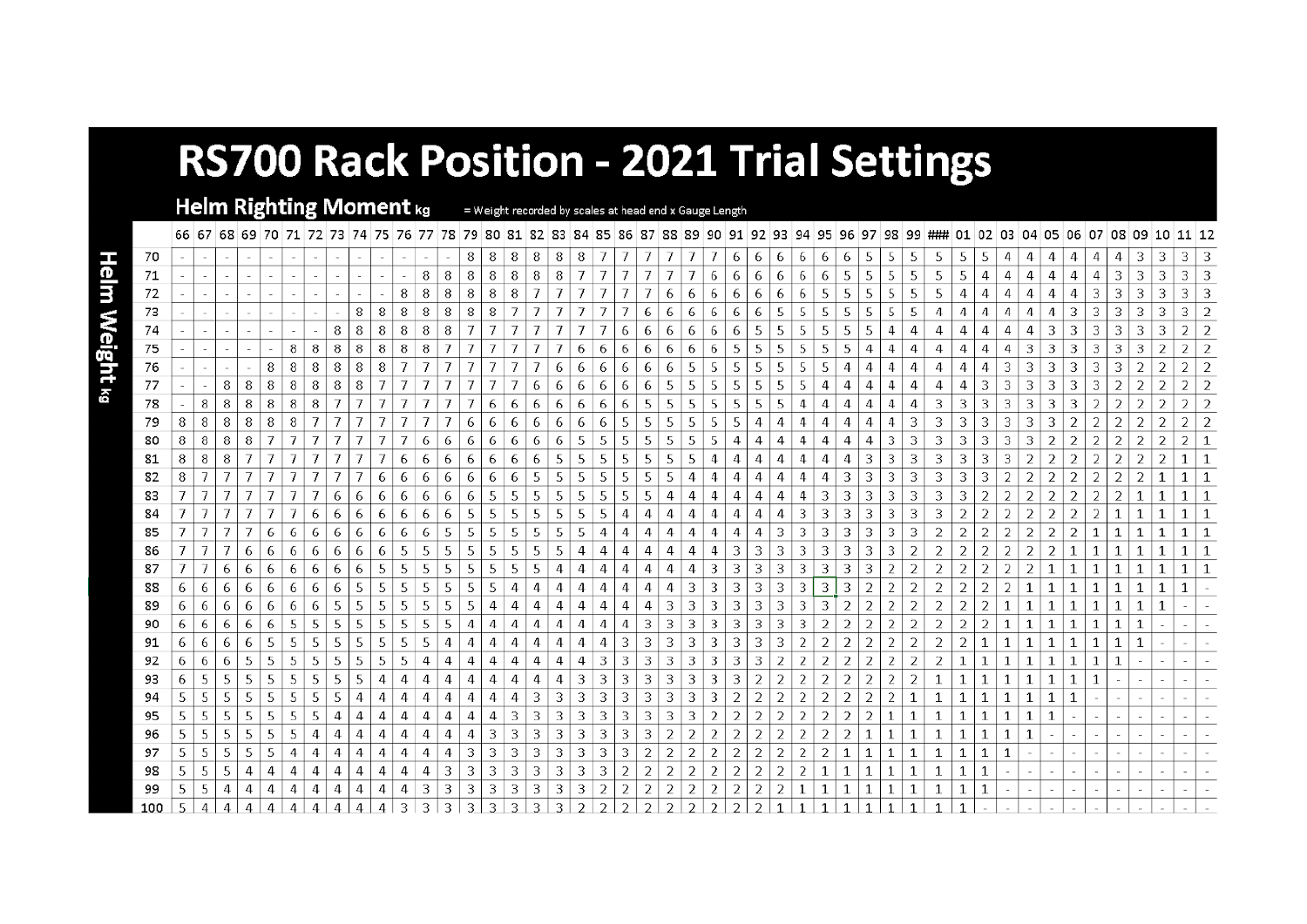## RS700 Rack Position Variance (Dec 20 vs V8 Feb 2018)

Helm Righting Moment

= Weight recorded by scales at head end x Gauge Length

**RM** setting

188.00

|                               | 66 67 68 69 70 71 72 73 74 75 76 77 78 79 80 81 82 83                                                                                                                                                                              |              |              |                                                                                                                       |                      |                                        |          |                                                                                                                        |  |  |     |   |     |     | 84 | 85 | 86 | 87 | 88 | 89 | 90 | 91 92 93 94 95 96 97 98 99 100 101 102 103 104 105 106 107 108 109 110 111 112 |  |  |  |  |  |                |            |     |                                                                                                  |          |  |  |
|-------------------------------|------------------------------------------------------------------------------------------------------------------------------------------------------------------------------------------------------------------------------------|--------------|--------------|-----------------------------------------------------------------------------------------------------------------------|----------------------|----------------------------------------|----------|------------------------------------------------------------------------------------------------------------------------|--|--|-----|---|-----|-----|----|----|----|----|----|----|----|--------------------------------------------------------------------------------|--|--|--|--|--|----------------|------------|-----|--------------------------------------------------------------------------------------------------|----------|--|--|
|                               | <b>CCC</b> waxaa waxaa waxaa waxaa waxaa waxaa waxaa waxaa waxaa waxaa waxaa waxaa waxaa waxaa waxaa waxaa waxaa waxaa waxaa waxaa waxaa waxaa waxaa waxaa waxaa waxaa waxaa waxaa waxaa waxaa waxaa waxaa waxaa waxaa waxaa waxaa |              |              |                                                                                                                       |                      |                                        |          |                                                                                                                        |  |  |     |   |     |     |    |    |    |    |    |    |    |                                                                                |  |  |  |  |  |                |            |     |                                                                                                  |          |  |  |
|                               |                                                                                                                                                                                                                                    |              |              |                                                                                                                       |                      |                                        |          | .                                                                                                                      |  |  |     |   |     |     | .  |    |    |    |    |    |    |                                                                                |  |  |  |  |  |                |            |     |                                                                                                  |          |  |  |
|                               | 66 states states antibal states                                                                                                                                                                                                    |              |              | *****                                                                                                                 |                      |                                        |          | .<br>contract statement statement statement statement statement statement statement statement statement statement<br>. |  |  |     |   | - 7 | - 7 |    |    |    |    |    |    |    |                                                                                |  |  |  |  |  |                |            |     |                                                                                                  |          |  |  |
|                               | 57 Weiner science stretch science science science science science science science science science science science science science science science science science                                                                  |              |              |                                                                                                                       |                      |                                        |          |                                                                                                                        |  |  |     |   |     |     |    |    |    |    |    |    |    |                                                                                |  |  |  |  |  |                |            |     |                                                                                                  |          |  |  |
|                               | 65 steered states steered steered steered steered steered steered steered steered steered steered steered steered steered steered                                                                                                  |              |              |                                                                                                                       |                      |                                        |          | .                                                                                                                      |  |  |     |   |     |     |    |    |    |    |    |    |    |                                                                                |  |  |  |  |  |                |            |     |                                                                                                  |          |  |  |
|                               | 69 sented states sented sented states                                                                                                                                                                                              | $\mathbf{r}$ | $\sim$       |                                                                                                                       |                      |                                        |          | .<br>andere sterets sterien sciente enterts sterets sterien sterien enterts sterien                                    |  |  | - - | - |     |     |    |    |    |    |    |    |    |                                                                                |  |  |  |  |  |                |            |     |                                                                                                  |          |  |  |
|                               | animal internal company and the parameter and the ELS                                                                                                                                                                              |              |              |                                                                                                                       |                      |                                        |          | stateful sincered attended stateful statefuld                                                                          |  |  |     |   |     |     |    |    |    |    |    |    |    |                                                                                |  |  |  |  |  |                |            |     |                                                                                                  |          |  |  |
|                               | <b>741 anno i conor i conor i conor i anno i conor i anno i anno i conor i conor i conor</b>                                                                                                                                       |              |              |                                                                                                                       |                      |                                        |          | .                                                                                                                      |  |  |     |   |     |     |    |    |    |    |    |    |    |                                                                                |  |  |  |  |  |                |            |     |                                                                                                  |          |  |  |
|                               | <b>Santani university under the Santani</b>                                                                                                                                                                                        |              |              | <b>The Contract of the Contract of the Contract of the Contract of the Contract of the Contract of the Contract o</b> |                      | $\sim$<br>sistende: stendard steinderd |          |                                                                                                                        |  |  |     |   |     |     |    |    |    |    |    |    |    |                                                                                |  |  |  |  |  |                |            |     |                                                                                                  |          |  |  |
|                               | security indicate income income ESA                                                                                                                                                                                                |              |              | r e c                                                                                                                 | statement seatstated |                                        | standard |                                                                                                                        |  |  |     |   |     |     |    |    |    |    |    |    |    |                                                                                |  |  |  |  |  |                |            |     |                                                                                                  |          |  |  |
|                               | 22 milioni philadelphi indulute studente attribute studente 23.                                                                                                                                                                    |              | $\mathbf{r}$ | $\rightarrow$                                                                                                         | - -                  |                                        |          |                                                                                                                        |  |  |     |   |     |     |    |    |    |    |    |    |    |                                                                                |  |  |  |  |  |                |            |     |                                                                                                  |          |  |  |
|                               | -<br>15 showed and a company of the product                                                                                                                                                                                        | --           |              |                                                                                                                       |                      |                                        |          |                                                                                                                        |  |  |     |   |     |     |    |    |    |    |    |    |    |                                                                                |  |  |  |  |  |                |            |     |                                                                                                  |          |  |  |
|                               | 76 sentent stretch intental                                                                                                                                                                                                        |              |              |                                                                                                                       |                      |                                        |          |                                                                                                                        |  |  |     |   |     |     |    |    |    |    |    |    |    |                                                                                |  |  |  |  |  |                |            |     |                                                                                                  |          |  |  |
| <b>TA</b> Wildfield Wildfield |                                                                                                                                                                                                                                    |              |              |                                                                                                                       |                      |                                        |          |                                                                                                                        |  |  |     |   |     |     |    |    |    |    |    |    |    |                                                                                |  |  |  |  |  |                |            |     |                                                                                                  |          |  |  |
| $73$ within                   |                                                                                                                                                                                                                                    |              |              |                                                                                                                       |                      |                                        |          |                                                                                                                        |  |  |     |   |     |     |    |    |    |    |    |    |    |                                                                                |  |  |  |  |  |                |            |     |                                                                                                  |          |  |  |
| 79                            |                                                                                                                                                                                                                                    |              |              |                                                                                                                       |                      |                                        |          |                                                                                                                        |  |  |     |   |     |     |    |    |    |    |    |    |    |                                                                                |  |  |  |  |  |                |            |     |                                                                                                  |          |  |  |
| 80                            |                                                                                                                                                                                                                                    |              |              |                                                                                                                       |                      |                                        |          |                                                                                                                        |  |  |     |   |     |     |    |    |    |    |    |    |    |                                                                                |  |  |  |  |  |                |            |     |                                                                                                  |          |  |  |
| 81                            |                                                                                                                                                                                                                                    |              |              |                                                                                                                       |                      |                                        |          |                                                                                                                        |  |  |     |   |     |     |    |    |    |    |    |    |    |                                                                                |  |  |  |  |  |                |            |     |                                                                                                  |          |  |  |
| 82                            |                                                                                                                                                                                                                                    |              |              |                                                                                                                       |                      |                                        |          |                                                                                                                        |  |  |     |   |     |     |    |    |    |    |    |    |    |                                                                                |  |  |  |  |  |                |            |     |                                                                                                  |          |  |  |
| 83                            |                                                                                                                                                                                                                                    |              |              |                                                                                                                       |                      |                                        |          |                                                                                                                        |  |  |     |   |     |     |    |    |    |    |    |    |    |                                                                                |  |  |  |  |  |                |            |     |                                                                                                  |          |  |  |
|                               |                                                                                                                                                                                                                                    |              |              |                                                                                                                       |                      |                                        |          |                                                                                                                        |  |  |     |   |     |     |    |    |    |    |    |    |    |                                                                                |  |  |  |  |  |                |            |     |                                                                                                  |          |  |  |
|                               |                                                                                                                                                                                                                                    |              |              |                                                                                                                       |                      |                                        |          |                                                                                                                        |  |  |     |   |     |     |    |    |    |    |    |    |    |                                                                                |  |  |  |  |  |                |            |     |                                                                                                  |          |  |  |
|                               |                                                                                                                                                                                                                                    |              |              |                                                                                                                       |                      |                                        |          |                                                                                                                        |  |  |     |   |     |     |    |    |    |    |    |    |    |                                                                                |  |  |  |  |  |                |            |     |                                                                                                  |          |  |  |
|                               |                                                                                                                                                                                                                                    |              |              |                                                                                                                       |                      |                                        |          |                                                                                                                        |  |  |     |   |     |     |    |    |    |    |    |    |    |                                                                                |  |  |  |  |  |                |            |     |                                                                                                  |          |  |  |
| 88                            |                                                                                                                                                                                                                                    |              |              |                                                                                                                       |                      |                                        |          |                                                                                                                        |  |  |     |   |     |     |    |    |    |    |    |    |    |                                                                                |  |  |  |  |  |                |            |     |                                                                                                  |          |  |  |
| 89                            |                                                                                                                                                                                                                                    |              |              |                                                                                                                       |                      |                                        |          |                                                                                                                        |  |  |     |   |     |     |    |    |    |    |    |    |    |                                                                                |  |  |  |  |  |                |            |     |                                                                                                  |          |  |  |
|                               |                                                                                                                                                                                                                                    |              |              |                                                                                                                       |                      |                                        |          |                                                                                                                        |  |  |     |   |     |     |    |    |    |    |    |    |    |                                                                                |  |  |  |  |  |                |            |     |                                                                                                  |          |  |  |
| 91                            |                                                                                                                                                                                                                                    |              |              |                                                                                                                       |                      |                                        |          |                                                                                                                        |  |  |     |   |     |     |    |    |    |    |    |    |    |                                                                                |  |  |  |  |  |                |            |     |                                                                                                  |          |  |  |
| 92                            |                                                                                                                                                                                                                                    |              |              |                                                                                                                       |                      |                                        |          |                                                                                                                        |  |  |     |   |     |     |    |    |    |    |    |    |    |                                                                                |  |  |  |  |  |                |            |     |                                                                                                  |          |  |  |
|                               |                                                                                                                                                                                                                                    |              |              |                                                                                                                       |                      |                                        |          |                                                                                                                        |  |  |     |   |     |     |    |    |    |    |    |    |    |                                                                                |  |  |  |  |  |                |            |     |                                                                                                  |          |  |  |
|                               |                                                                                                                                                                                                                                    |              |              |                                                                                                                       |                      |                                        |          |                                                                                                                        |  |  |     |   |     |     |    |    |    |    |    |    |    |                                                                                |  |  |  |  |  |                |            |     | (i alteratural segundarus professione professione) il                                            |          |  |  |
|                               |                                                                                                                                                                                                                                    |              |              |                                                                                                                       |                      |                                        |          |                                                                                                                        |  |  |     |   |     |     |    |    |    |    |    |    |    |                                                                                |  |  |  |  |  |                |            |     | O statement statement resoluted                                                                  | traitmit |  |  |
|                               |                                                                                                                                                                                                                                    |              |              |                                                                                                                       |                      |                                        |          |                                                                                                                        |  |  |     |   |     |     |    |    |    |    |    |    |    |                                                                                |  |  |  |  |  |                |            | --- | <b><i><u>Standard</u></i></b>                                                                    |          |  |  |
|                               |                                                                                                                                                                                                                                    |              |              |                                                                                                                       |                      |                                        |          |                                                                                                                        |  |  |     |   |     |     |    |    |    |    |    |    |    |                                                                                |  |  |  |  |  | (1) staintered | shirt-hist |     | sintente: sintente: stamped                                                                      | ***      |  |  |
|                               |                                                                                                                                                                                                                                    |              |              |                                                                                                                       |                      |                                        |          |                                                                                                                        |  |  |     |   |     |     |    |    |    |    |    |    |    |                                                                                |  |  |  |  |  |                |            |     | .<br>O statuted seconds adopted streamed statuted statuted statuted statuted statuted            |          |  |  |
|                               |                                                                                                                                                                                                                                    |              |              |                                                                                                                       |                      |                                        |          |                                                                                                                        |  |  |     |   |     |     |    |    |    |    |    |    |    |                                                                                |  |  |  |  |  |                |            |     | .<br>o (mone (mone (mone (mone (mone (mone (mone (mone (mon                                      |          |  |  |
| 100                           |                                                                                                                                                                                                                                    |              |              |                                                                                                                       |                      |                                        |          |                                                                                                                        |  |  |     |   |     |     |    |    |    |    |    |    |    |                                                                                |  |  |  |  |  |                |            |     |                                                                                                  |          |  |  |
|                               | $\theta$                                                                                                                                                                                                                           |              |              |                                                                                                                       |                      |                                        |          |                                                                                                                        |  |  |     |   |     |     |    |    |    |    |    |    |    |                                                                                |  |  |  |  |  |                |            |     | 0 shrintar shekarar shintarar shintarar shrintari shekarar shintarar shrintari shrintari shekara |          |  |  |

Note: Numbers refer to the change in rack position between the 2021 trial and the current system. i.e. the '1s' in green boxes indicate an increase of one rack position, while a '0' indicates no change. (If there were any, a reduction in rack position would be reflected by a red box and '-1')